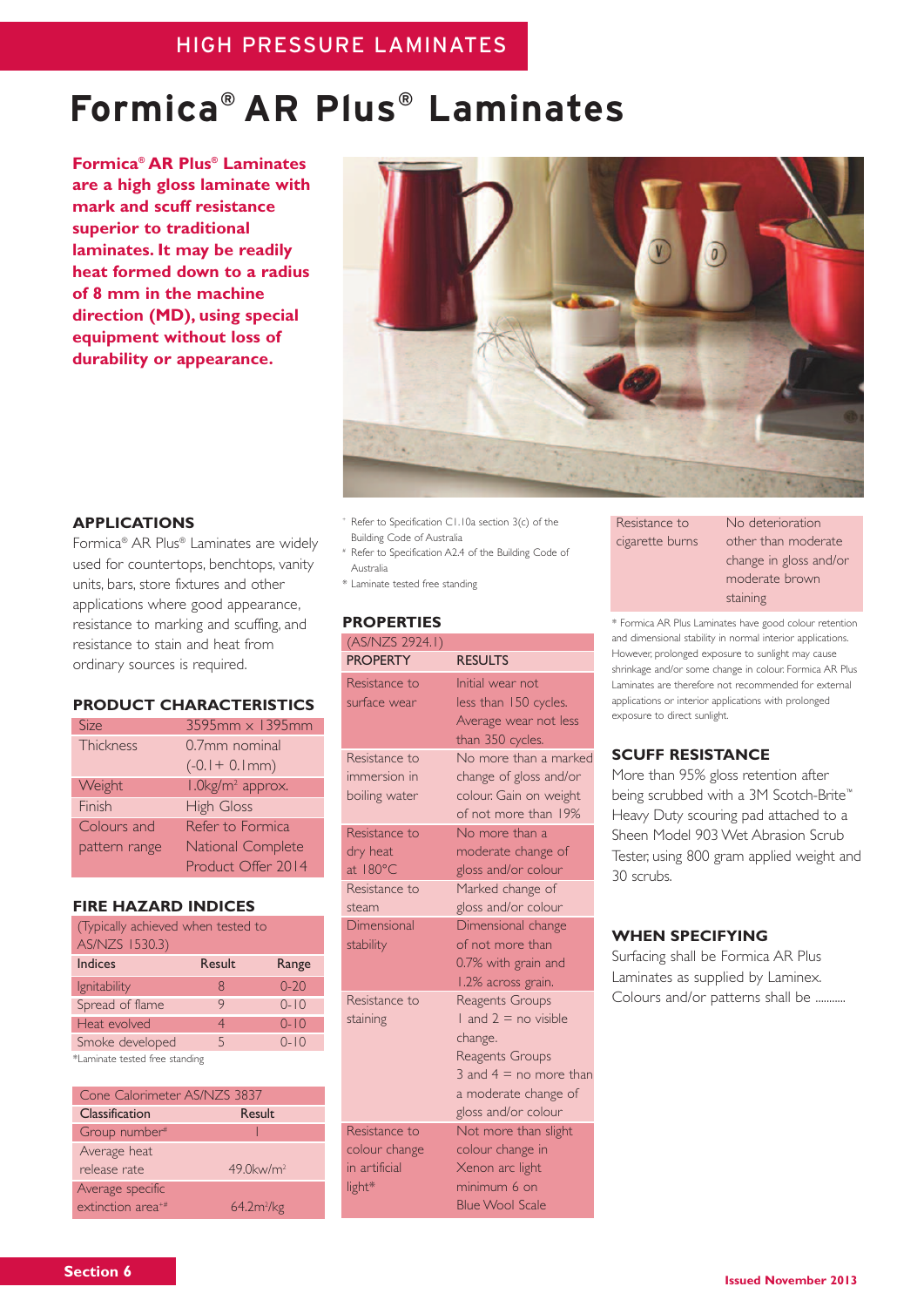# **PROCESSING**

## **Board Substrate Bend Profile**

Formica AR Plus Laminates should be fully supported when glued. Do not bond directly to plaster, plasterboard or concrete. The correct profile on particleboard or medium density fibreboard can be obtained by using specially shaped router blades with a radius not less than 8mm. Profile should be uniform along the full length of the board with none of the following faults to either substrate or profile:

- 1. High spots
- 2. Bumps
- 3. Low spots
- 4. Ridges
- 5. No surface dust or chips.

For consistent results it is recommended the profile be smooth and have a gentle taper leading into the profile from the board's surface.

## **Gluing and Bonding tips**

All high gloss laminates, due to their high reflective surface have an inherent tendency to display undulations.To minimise this effect the following recommendations may assist to provide the best results.

## 1. Cross linking PVA Gluing (CPVA) System:

CPVA glue is a water based adhesive that when applied to a substrate causes the fiber to swell. Adding heat to the process produces steam, which exacerbates the swelling. High gloss laminates have a greater tendency to show this swelling/unevenness through to the top of the sheet.Too much glue will amplify unevenness because of the higher water content. Ensuring that glue is not applied above the required bonding level will reduce the effect; as will maintaining a uniform glue line quality and consistency. Similar to adhering all laminate, the glue line should be evenly applied avoiding lumps of glue, sawdust, chips, etc, as they may fracture the laminate when pressure is applied during bonding or cause blistering during post-forming.

Reference the adhesive manufacturer's directions. If the glue is not evenly distributed, at the time of pressing, high points can be telegraphed by the gloss surface.

- 2. Using a Poly Urethane glue (PUR), which contains no water, will provide a better result.
- 3. Low temperatures and pressures on the press bonding equipment will provide best results.The lower the pressure the better the surface appearance.

*It is important to note that for a given press pressure the actual pressure applied to the work piece is dependent of the size of the piece. A large piece will be exposed to less pressure than a smaller piece, if for example the press gauge pressure remains unchanged.*

*To achieve a consistent finish calculate the pressure requirement versus work piece size for your installed equipment (this information is generally available from the equipment manufacturer).*

Using a flat surface or pad, such as 3mm MDF to press against the decorative surface provides for smoother results.

- 4. Maintain glue applicators to avoid contamination. Contamination may result in pressing imperfections into laminate surface. Similarly, maintain pressing surfaces free of dints and lumps.
- 5. Contact glue is generally not recommended for high gloss surfaces; mainly due to visual appearance of the finished laminate, which has a tendency to amplify unevenness of the glue line.The expectation of appearance and decision of acceptability is that of the customers not of Laminex .

More uniform results may be achieved using spray application; however the appropriate OH&S technique and work practices are the responsibility of the fabricator.

# **FORMING PROFILE**

Formica AR Plus Laminates grade is designed to be post-formed using commercially specific post-forming machines.

- Forming to an 8mm radius in the machine direction (MD) is recommended.
- Forming in the cross direction (CD) / "end roll" is not recommended. *(Guideline for the CD radius is 15 times the individual laminate sheet thickness. Choosing to form an end roll in the CD of the laminate is the decision of the fabricator).*

Formica AR Plus Laminates grade has very good operating tolerance between the heat required to bend and the additional heat exposure time required before the laminate blisters. The average tolerance between, heat time exposure to bend is approximately 20 to 28 seconds and the additional time to blister is approximately 15 to 30 seconds.

## **PROFILE TIPS**

- Determining the heat-up rate control becomes important to the thinner, the laminate, and Formica AR Plus Laminates are no exception.With reference to the temperature indicator 163ºC tempilaq, set the heat up rate to achieve melt in 26 to 28 seconds.With the heat-up rate set, 8mm or 10mm radius bends may be achieved slightly before tempilaq at 22 to 25 seconds. Note if the heat-up rate of the laminate is too rapid, overshoots or if heat applied is variable random failure due to blistering may occur.
- As a safeguard against this, it is recommended that regular heat up time checks are undertaken to track machine performance, temperature control fluctuations (i.e. overshoot, undershoot and stability).

 $\mathbf \Omega$